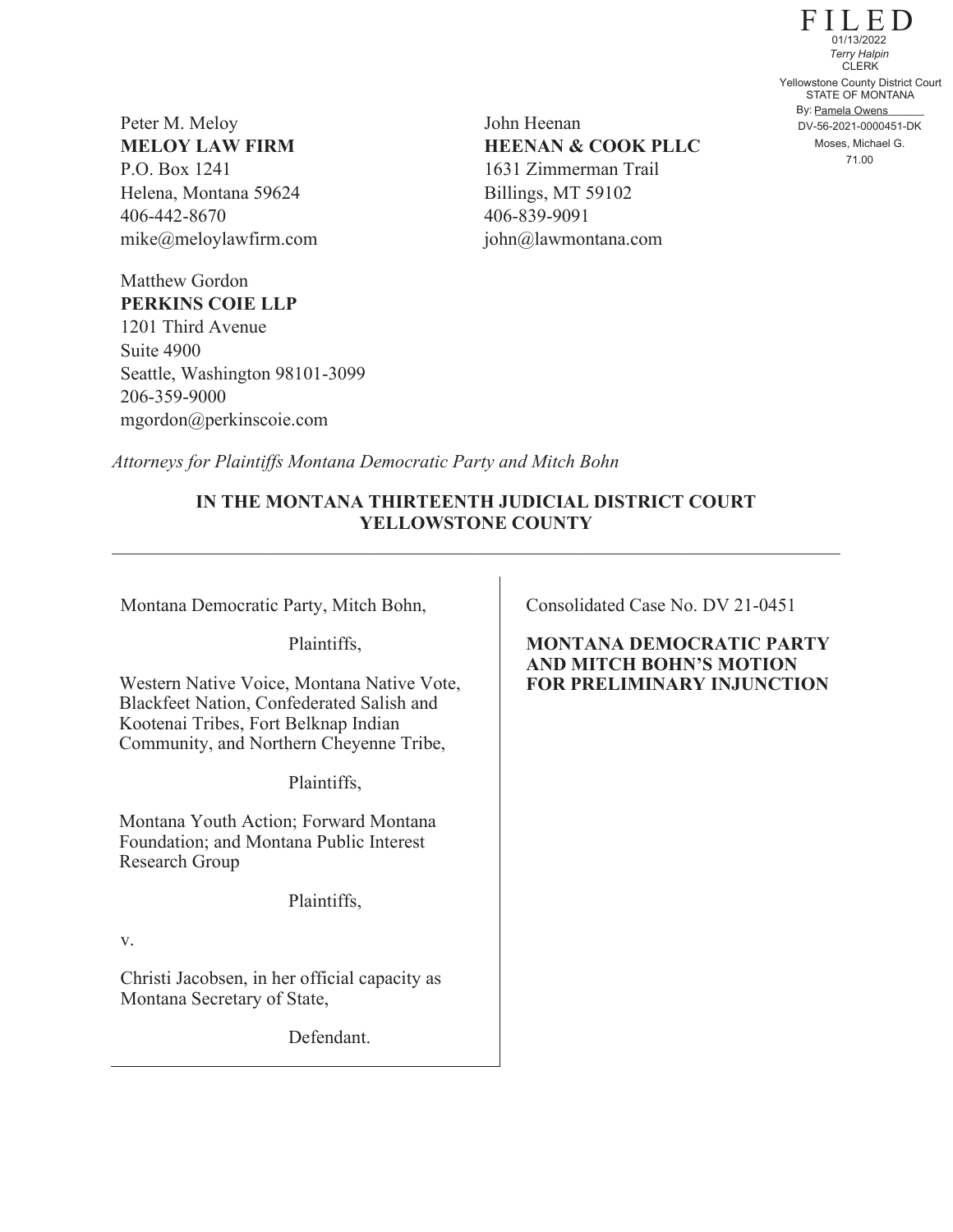Come now Plaintiffs, the Montana Democratic Party and Mitch Bohn, in this consolidated matter and move this court for the issuance of a preliminary injunction restraining the Defendant and her agents, officers, employees, successors, and all persons acting in concert with each or any of them from enforcing the provisions of the three laws challenged in Plaintiffs' First Amended Complaint pending resolution of the matters alleged in the Complaint. Specifically, Plaintiffs seek to enjoin (1) the changes House Bill 176 (2021) made to  $\S$  13-2-304(1)(a), MCA; (2) the changes Senate Bill 169 (2021) made to § 13-13-114(1)(a), MCA; and (3) the changes House Bill 530 (2021) made in § 2021 Montana Laws Ch. 534, Sec. 2 (H.B. 530). This Motion is based upon the grounds and for the reasons more fully set forth in the Memorandum of Points and Authorities and supporting evidence submitted together, herewith.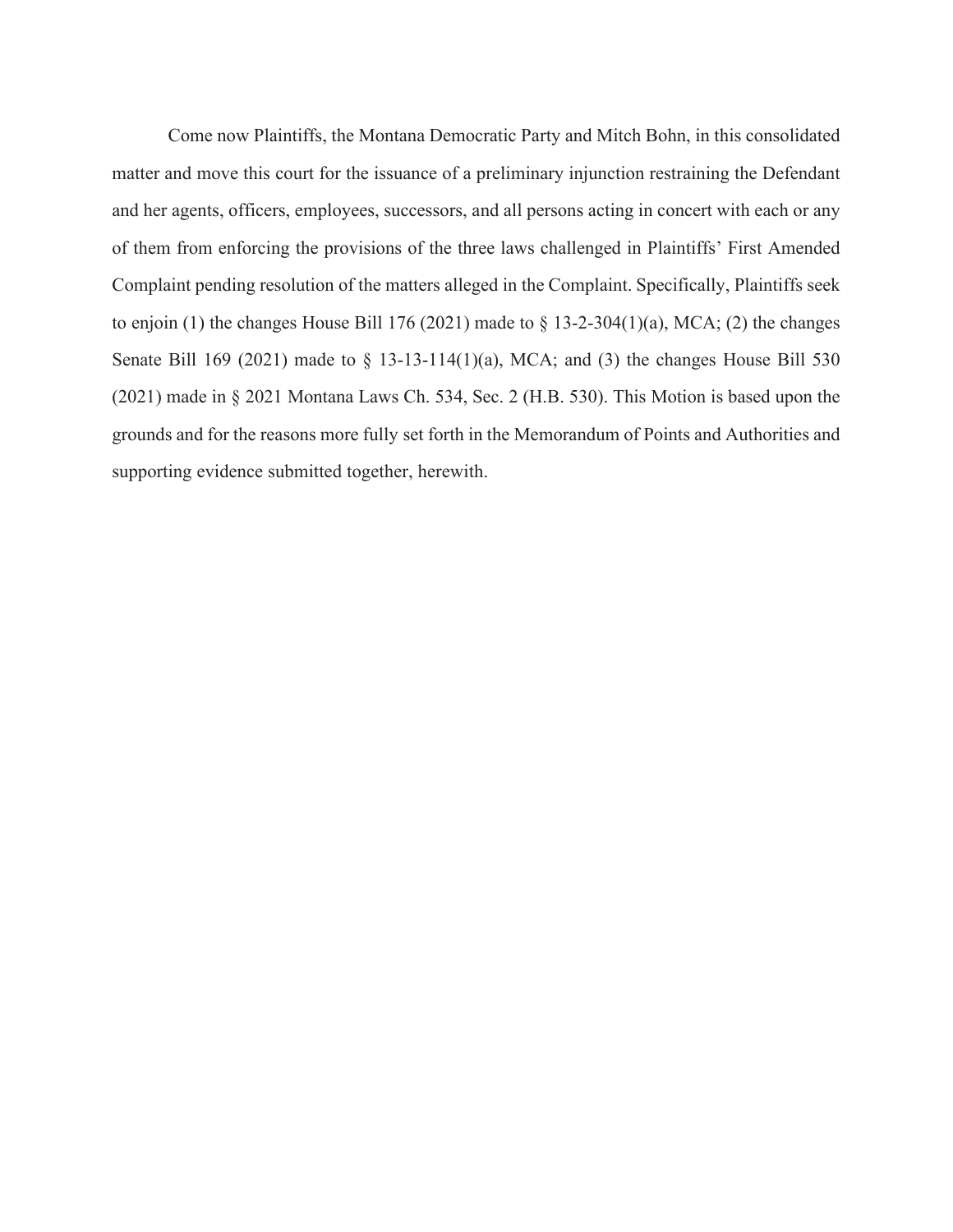By: */s/ Peter Michael Meloy*

Peter Michael Meloy **MELOY LAW FIRM**  P.O. Box 1241 Helena, Montana 59624 Telephone: 406-442-8670 E-mail: mike@meloylawfirm.com

Matthew Gordon **PERKINS COIE LLP**  1201 Third Avenue Suite 4900 Seattle, Washington 98101-3099 Telephone: 206-359-9000 E-mail: mgordon@perkinscoie.com

John Heenan **HEENAN & COOK PLLC**  1631 Zimmerman Trail Billings, MT 59102 Telephone: 406-839-9091 Email: john@lawmontana.com

*Attorneys for Plaintiffs Mitch Bohn and MDP*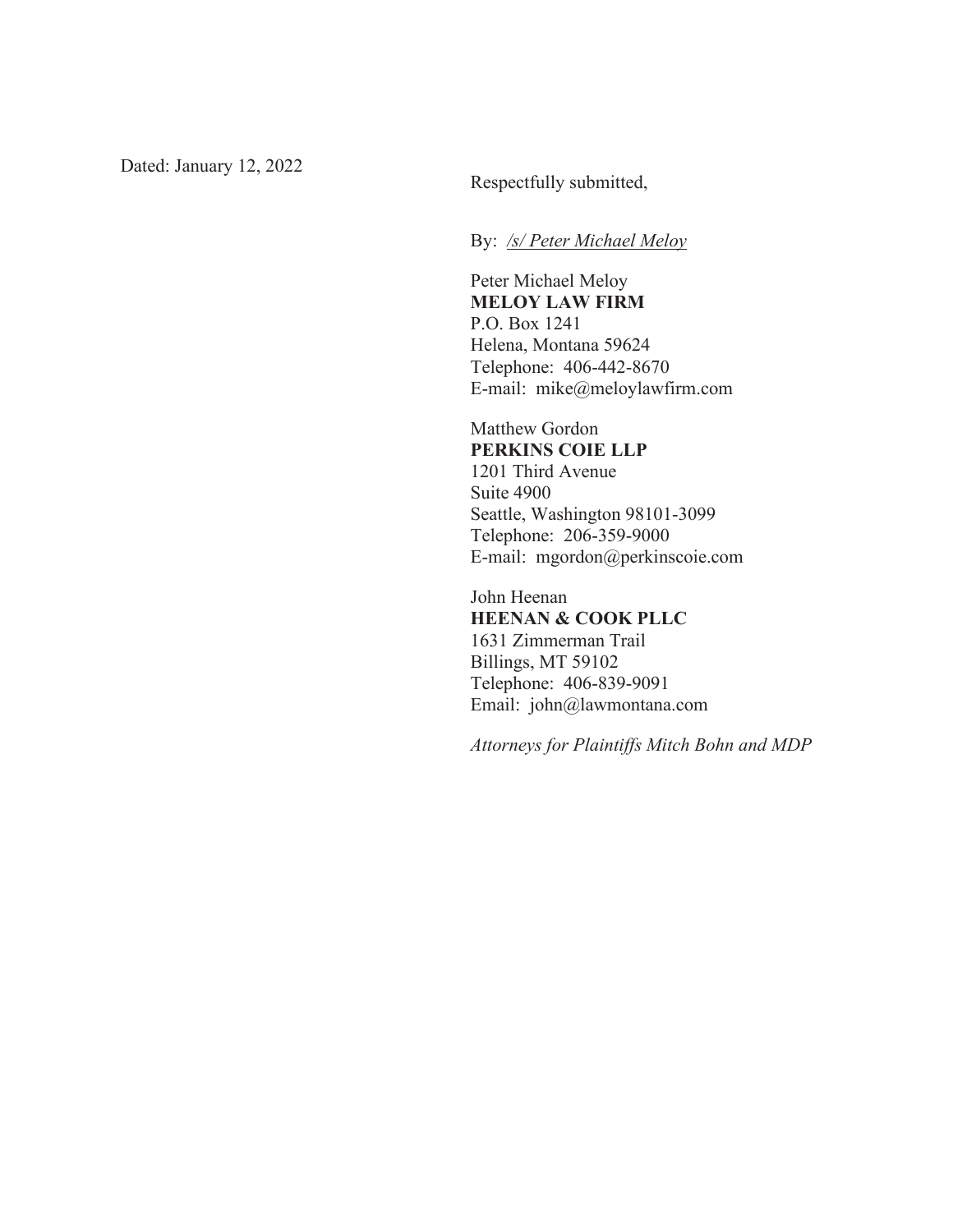## **CERTIFICATE OF SERVICE**

I, Matthew Prairie Gordon, hereby certify that I have served true and accurate copies of the foregoing Motion - Motion to the following on 01-13-2022:

Rylee Sommers-Flanagan (Attorney) 40 W. Lawrence Street Helena MT 59601 Representing: Forward Montana Foundation, Blackfeet Nation, Montana Youth Action, Montana Public Interest Reserch Grp. Service Method: eService

Austin Markus James (Attorney) 1301 E 6th Ave Helena MT 59601 Representing: Jacobsen, Christi As Secretary Of State Of Mt Service Method: eService

David Francis Knobel (Attorney) 490 N. 31st St., Ste 500 Billings MT 59101 Representing: Jacobsen, Christi As Secretary Of State Of Mt Service Method: eService

Dale Schowengerdt (Attorney) 900 N. Last Chance Gulch Suite 200 Helena MT 59624 Representing: Jacobsen, Christi As Secretary Of State Of Mt Service Method: eService

Ryan Ward Aikin (Attorney) 1018 Hawthorne St. Missoula MT 59802 Representing: Blackfeet Nation Service Method: eService

John C. Heenan (Attorney) 1631 Zimmerman Trail, Suite 1 Billings MT 59102 Representing: Montana Democratic Party